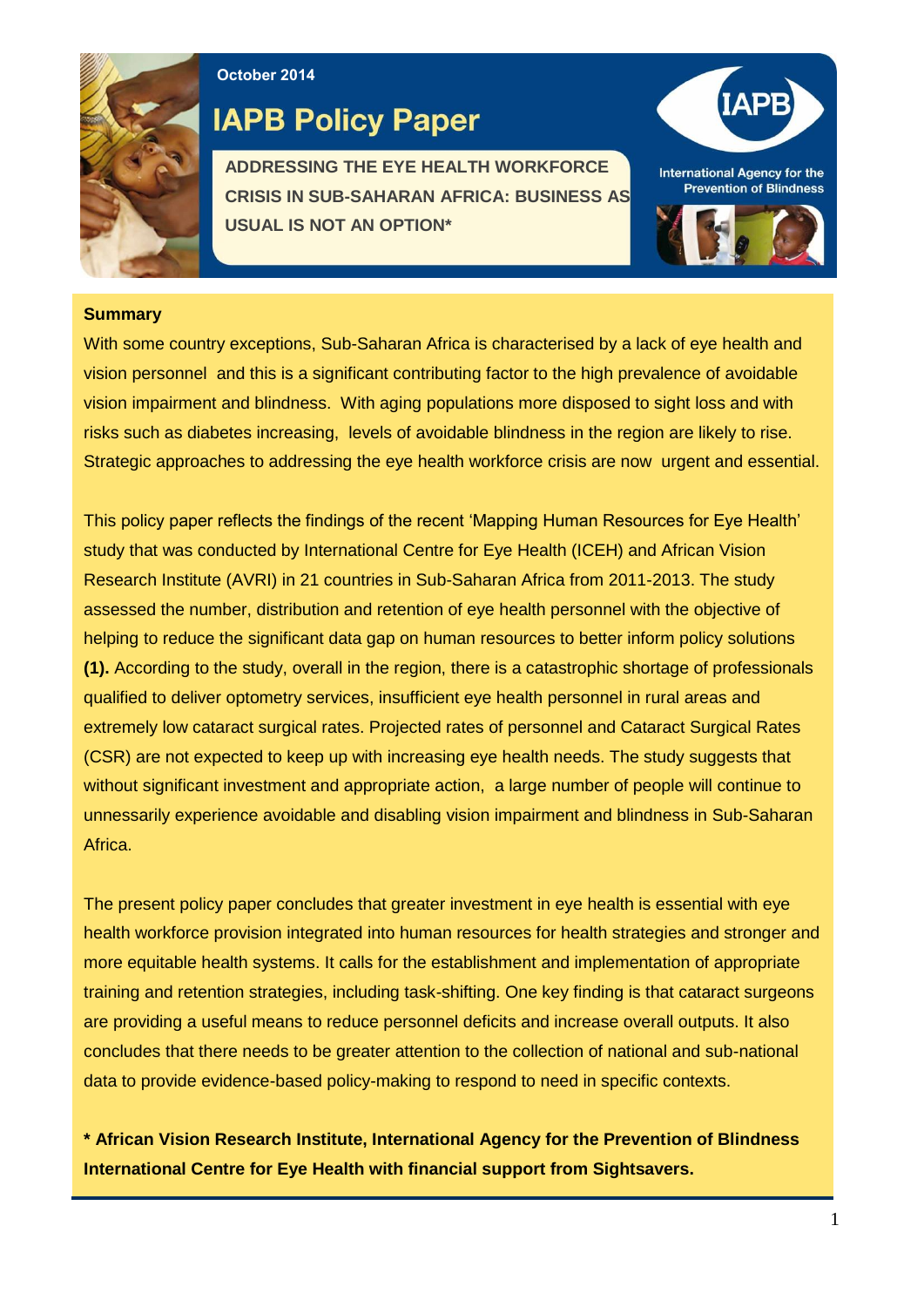# **Background**

In Sub-Saharan Africa, the most recent estimate of the burden of visual impairment in 48 countries, calculated in 2010, indicates that 21.4 million people are visually impaired, including 4.8 million people who are blind **(2).** Despite the existence of cost-effective solutions, such as cataract removal and the provision of eye glasses, an extremely high proportion, estimated at 2/3 of these cases of vision impairment, could have been prevented or treated.

Demands to address policy issues for eye health have gained increased traction since the adoption in May 2103 of WHA66.4,Universal Eye Health: A Global Action Plan 2014-2019 (GAP) **(3).** The vision of the [Global Action Plan](http://www.iapb.org/advocacy/who-action-plan/focus-challenges) (GAP) is of a world in which nobody is needlessly visually impaired, where those with unavoidable visual loss can achieve their full potential and where there is universal access to comprehensive eye care services. Eye health human resources are central to the GAP, given that adequate numbers of personnel are crucial to positive eye health outcomes. Significant progress has been made globally and in Africa since the establishment of the WHO/IAPB VISION 2020 Global Initiative in 1999 **(4)** aimed towards eliminating avoidable blindness, which this Action Plan builds on, so that the age-standardised prevalence rate of blindness has reduced. This is the case globally and in Africa. But there is a long way to go to eliminate avoidable vision impairment and blindness. New eye health challenges such as diabetes and an ageing population mean the needs are expected to be greater.

The potential benefits to the people whose sight is saved are considerable, including to their wellbeing, educational and employment opportunities, while the economic gains for governments in tackling eye health conditions sooner rather than later are significant. According to research by PriceWaterhouseCoopers for The Fred Hollows Foundation in 2013 **(5)** the cost benefits of eliminating avoidable blindness and visual impairment in developing countries average at a saving of 4:1.

In Africa there are major data gaps in eye health on prevalence of conditions, personnel, access to services, and availability of rehabilitation and assistive devices. This policy paper is based on research conducted by the London School of Hygiene and Tropical Medicine's International Centre for Eye Health (ICEH) and the African Vision Research Institute, funded by Sightsavers, on the eye health workforce and cataract surgical rates, to help respond to this data gap. For the study, data was collected from national eye care coordinators and combined with population data to calculate practioner-to-population ratios and Cataract Surgical Rates (CSR) against Vision 2020 sector targets. It included multi-country analysis and was intended to be read alongside analyses of performance in individual countries **(6).**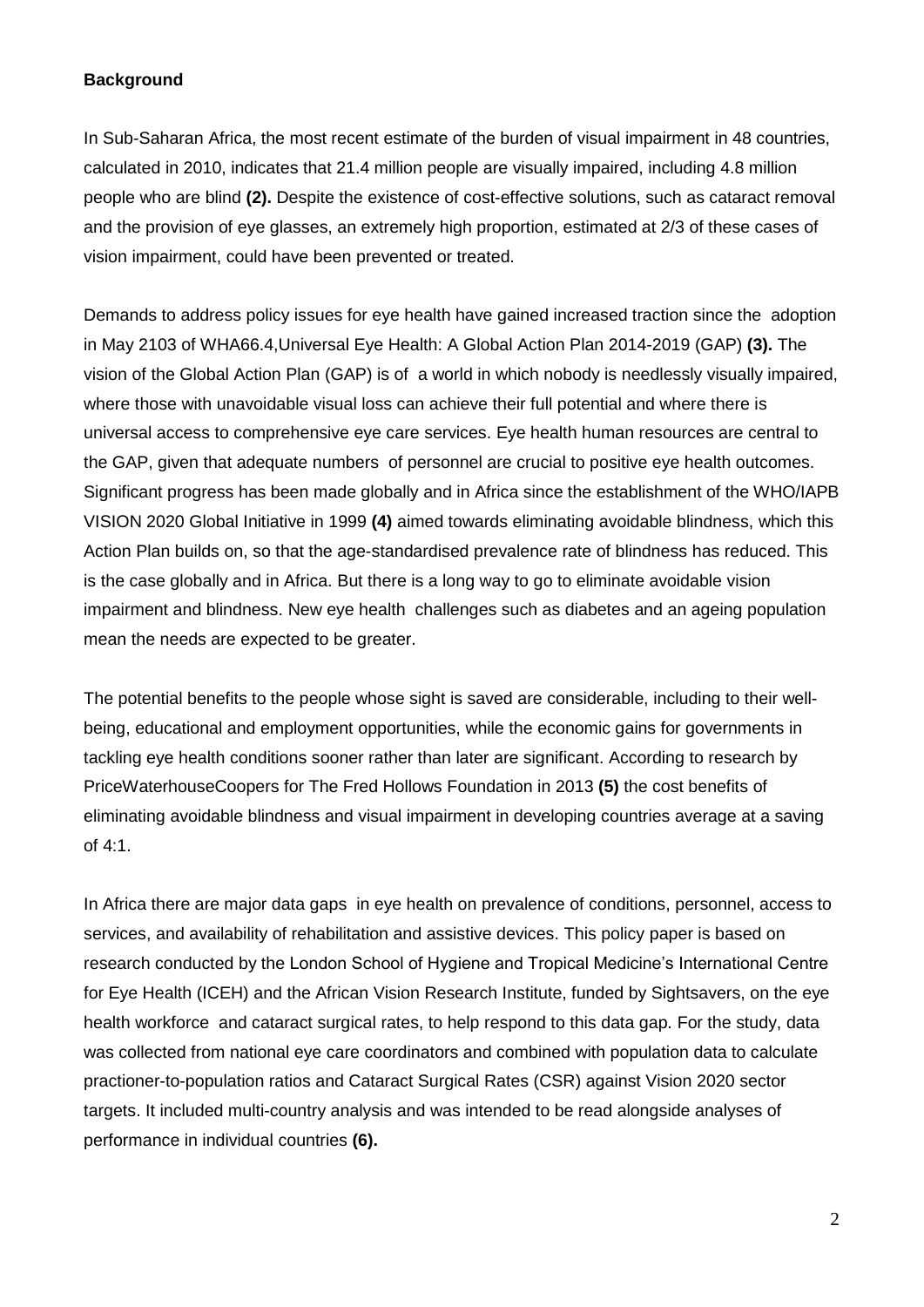The VISION 2020 strategy established standardised global targets for eye health personnel practioner to population ratios and cataract surgical rates, developed by a group of eye health experts within the context of this important initiative. Given varying epidemiological and demographic contexts and productivity rates, ideally targets should be set at a national level to ensure they are based on need. However until national targets are developed VISION 2020 targets should be considered the default position.

# **1. Findings of the study**

#### **1.1 Cataract surgical rates are far below targets**

Cataract is a major cause of avoidable visual impairment that can relatively easily be treated, even in resource poor settings thanks to advances in technologies and reduced costs. Further, cataract surgical rates are often used as a proxy indicator of the capacity of an eye health system. Yet, the regional CSR amongst countries sampled and based on pooled populations was only 515 overall a quarter of the VISION 2020 target for Africa of 2,000 surgeries per million population. The DRC had the lowest CSR in 2011, recorded at 163 surgeries while only two countries have met or nearly met CSR targets: The Gambia (1,993 surgeries) and Sudan (2,210 surgeries)**.**

The regional ratio of surgeries performed per surgeon in 2011 was 180 surgeries ranging from a minimum of 85 in Togo to a maximum of 483 in Malawi**.** The differences per surgeon may be explained by output inefficiencies, lack of equipment, poor referall systems, maldistribution of personel, lack of awareness of need for treatment amongst those affected, or lack of access due to the cost of care for the patient. Based on current trends, *it is expected that very few countries will reach the CSR target of 2000 by 2020 or even after*, without extensive strategy change and investment in personnel.

#### **1.2 Not enough eye health personnel**

Included in the overall grave shortage of health workers across the region are the human resources needed for eye health, in both the public and private sectors and including ophthalmologists, optometrists, ophthalmic clinical officers, ophthalmic nurses, optometric technicians, orthoptists and primary health care workers. According to the ICEH/AVRI study, there is insufficient personel regionally and the projected number of practitioners to population expected in 2020 (based on data from 16 of the 21 countries included in the study) will be insufficient to tackle the prevalence of avoidable vision impairment and blindness.

The research found that, regionally, there are 2.3 opthalmolgists per million population, although when considered together with cataract surgeons, this figure increases to 2.9 per million, compared to the VISION 2020 target of 4 surgeons per million people. Another recent study, from 2012 **(7)**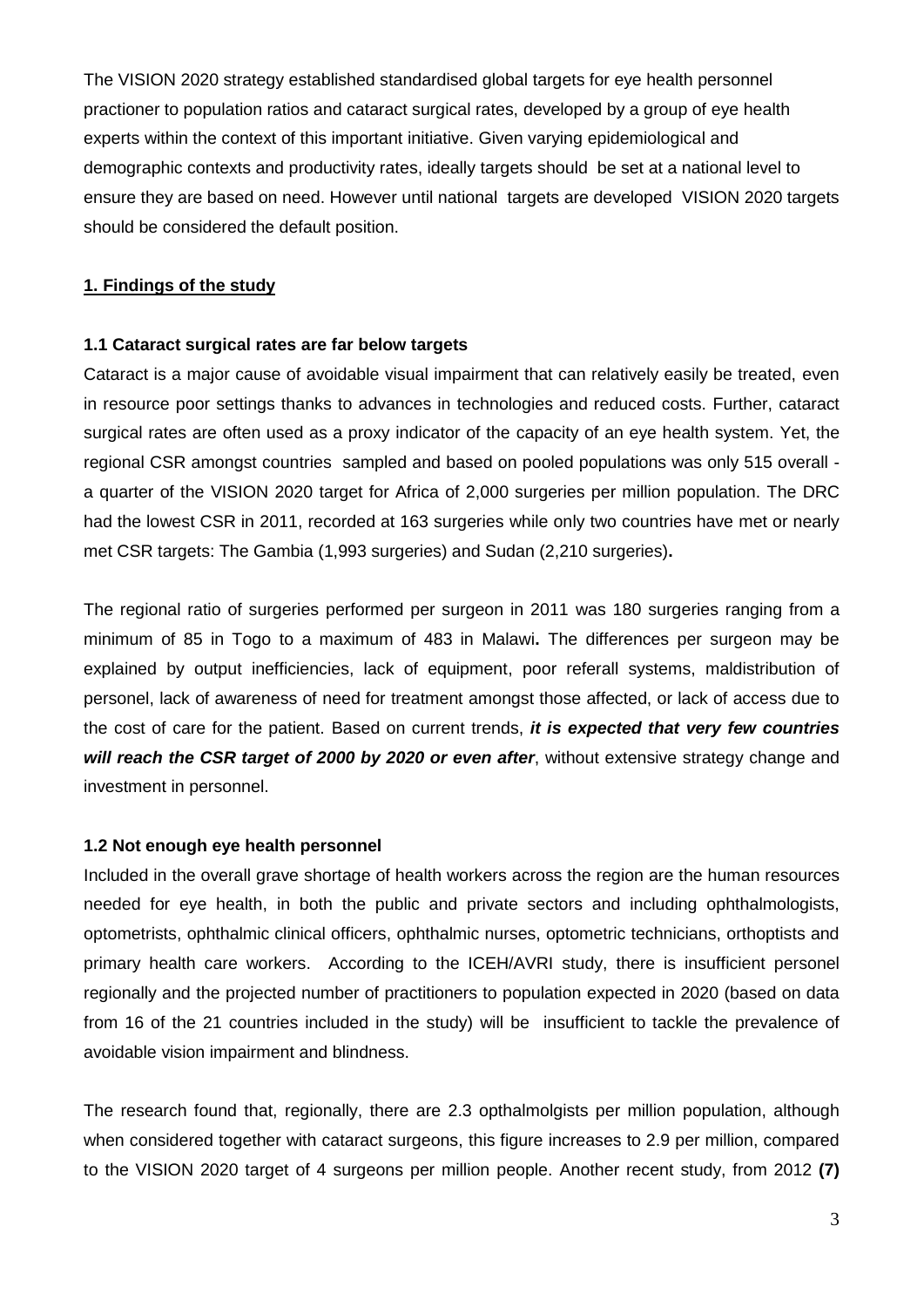estimated that there were 2.7 ophthalmologists per million people in sub-saharan Africa, compared to Latin America and the former socialist and established market economies where numbers were respectively estimated to be 20 and 30 times higher than in sub-Sahara Africa **(8)**.

According to the ICEH/AVRI study, a small number of countries are doing well in terms of reaching VISION 2020 eye health workforce targets but they remain the exception to the rule (5 countries for ophthalmologists/cataract surgeons,and 4 countries for ophthalmic nurses/clinical officers). All countries were below target for optometrists, even when other cadres who perform refractions as a primary duty were considered. Generally, the Francophone countries in Africa face greater challenges with the availability of human resources for eye health. Based on projections from a 16 country sample, there is expected to be a slight increase in ratios for surgeons from 3.1 to 3.4 per million population and ophthalmic nurses/ clinical officers from 5.8 to 6.8 in 2020. However, worryingly, beyond those countries that have already achieved the targets, no further countries are expected to reach the VISION 2020 targets of 4 per million and 20 per million respectively for surgeons and mid-level refractionists.

#### **1.3 A dearth of refractionists and/or optometrists**

Uncorrected refractive error is a leading cause of avoidable vision impairment even though it requires only an eye exam and the provision of a pair of glasses to counteract the problem. The simple provision of glasses has a significant impact on social life, education and economic inclusion. According to the study, regionally there are only 3.7 optometrists per million population which is far below the VISION 2020 target of 10 per million by 2010 and 20 per million by 2020. While data retrieval for Nigeria for these cadres was incomplete, Nigeria is probably the largest employer of optometrists in SSA, followed by Sudan and South Africa. Uganda employed one-third of mid-level refractionists in the sample (32.9%). Tanzania was the only country that employed high numbers of both cadres.

When considering projected performances, currently it is expected that Sudan and Benin will be worse off in terms of the numbers of these cadres over the coming years as the numbers are expected to decrease in these countries. Madagascar, South Sudan, Mali, Senegal and Sierra Leone's projected practitioner to person ratio for these cadres are projected to improve but still not enough to meet VISION 2020 targets. On a positive note, countries such as Malawi, Mozambique, Ethiopia and Cameroon have new schools of optometry which will assist in alleviating the shortfall of optometrists. The situation of optometrists in Francophone countries is in stark contrast to the Anglophone countries with a median ratio of 0.5 (compared to 3.8 in the Anglophine countries and the 20.0 target ) with other ophthalmic cadres likely to be diverted into doing refraction work.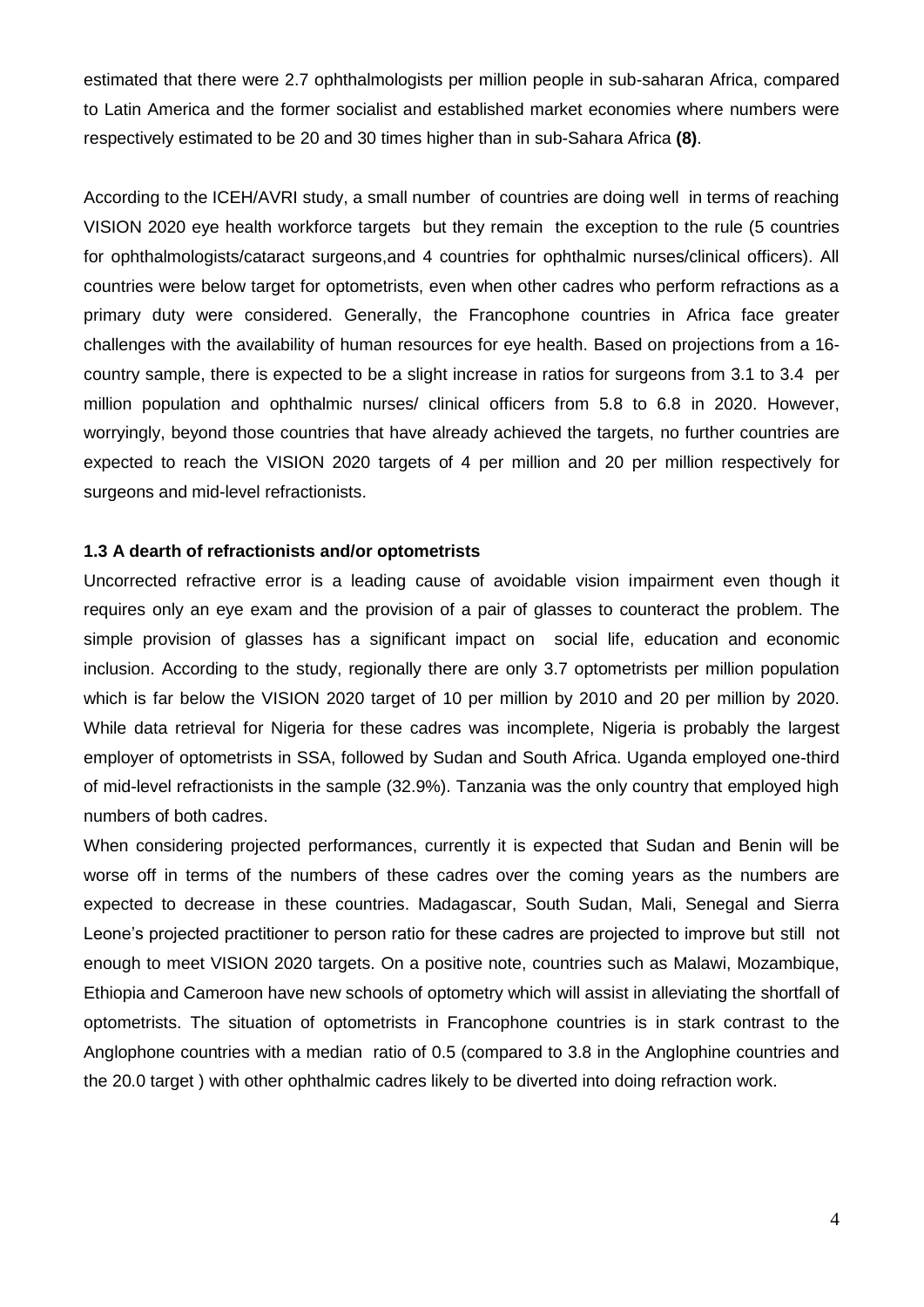#### **1.4 Underserved rural populations**

The majority of people in the region live in rural areas yet the eye health workforce is largely concentrated in urban areas. All rural populations are larger than urban populations within the countries researched. Secondly, for the most part, it is the higher skilled eye health workers who are based in major towns and cities: ophthalmologists (67.2%) and optometrists (66.3%) are more likely to be employed in capital cities. All other cadres are more frequently employed outside the capital. However it is important to note, when considering location, that practitioner per population ratios were uniformly worse in areas outside of capital cities. Eye care practitioners are likely to either migrate to major cities or leave their countries for opportunities overseas, creating a distribution imbalance with significant impact on rural communities. This reality is exacerabated in countries that have a low number of eye care practitioners.

According to the literature, underlying differences in eye health workforce geographical maldistribution may be attributed to several factors and these can vary across countries and contexts. These may include poor working conditions in the public sector, particularly in rural areas, low salaries, lack of dedicated positions, poor maintenance of facilities, inadequate provision of appropriate equipment and supervision by managers. Furthermore, health systems factors such as the structure and dynamics of the labour market and the role of the private sector as an employer<sup>1</sup> may attract eye health personnel to cities rather than countryside. In some cases, it may be caused by a lack of innovation in national human resources policies regarding retention and task-shifting, for example, through the development of attractive career maps, purposive recruitment of students from rural areas or shifting certain responsibilities to trained lower cadres.(**9)**

# **1.5 Cataract surgeons are a sucessful addition to workforce**

 $\overline{a}$ 

On a positive note, and according to the study, cataract surgeons, (defined as both physician and non-physicians and including clinical officers and ophthalmic nurses trained to undertake cataract surgeries), have been proven to carry out surgery at the same rates as ophthalmologists. However, the training required is shorter and the study showed that this cadre is more inclined to be based in rural areas, which has the added benefit of reducing inequities in terms of access to eye care services. Although task shifting in eye health is often debated, the role of cataract surgeons in preventing blindness from cataracts in resource poor settings when the number of ophthalmologists is inadequate makes a compelling case. The Gambia, the earliest adopter of this cadre provides a successful example with one of the highest cataract surgical rates in the region.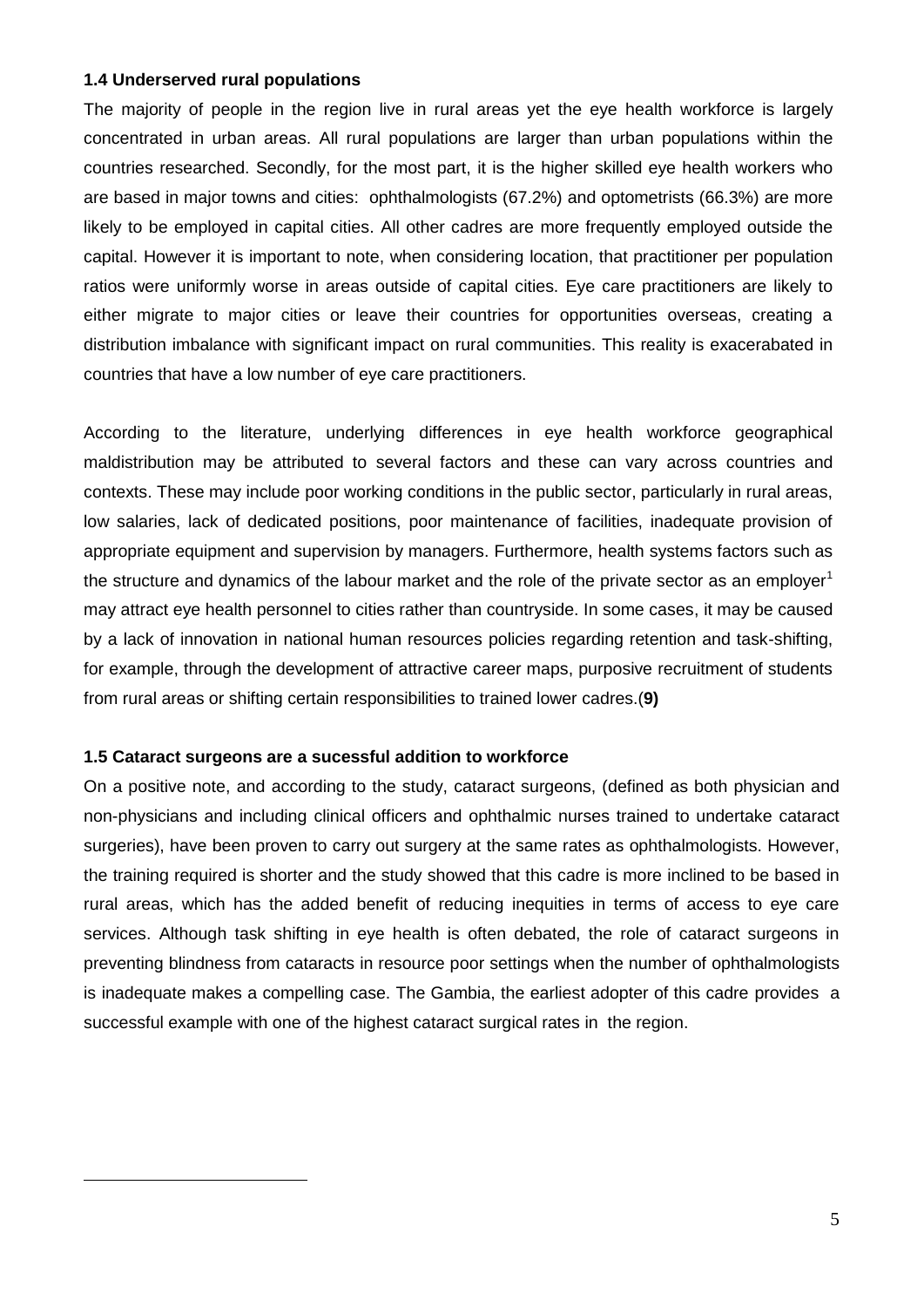# **2. The Way Forward: Business as usual is not an option**

#### **2.1 Investing in eye health and strengthened health systems**

In order to reduce the impact of avoidable vision impairment and blindness, it remains absolutely essential to increase investment in the eye health workforce and integrate the eye health workforce into overall human resources for health strategies. By integrating approaches to diagnosis and treatment, it will be possible to identify problems earlier and be able to respond in a more efficient and cost effective way. It is imperative that collaborative efforts between national governments and international agencies devise efficient and equitable solutions to meet the growing and changing needs on the African continent taking into account economic and social realities, pressures on the system such as the 'brain drain', the burden of HIV/AIDS and evolving health threats. This also means responding to the workforce deficit, strengthening equitable health systems and developing sustainable approaches to financing health.

# **2.2 Development of strategic training policies**

Appropriate national policies are needed on the composition of the eye care team, their training, roles and responsibilities to ensure that adequate personnel are trained across cadres, taking into account the benefits of task-shifting. Coordination, in terms of the quantity, quality, scope and allocation of eye care workers, needs to be defined collectively by the health and education ministries with buy-in from education institutions and with adequate forward planning to accomodate population growth and future needs of the countries.

The training of eye health personnel in Africa is currently presented with a technological revolution boom that can facilitate the training and transfer of skills between countries. The use of innovative approaches in telecommunications, web resources, telemedecine and e-learning presents immense opportunities to the eye health community to engage in skill and knowledge upgrade and knowledge. However appropriate policies are needed to recognise and credit such non contact learning.

The introduction in training schools of a multiple entry-exit strategy can also be beneficial so that mid-way through an academic programme a student may be able to exit, for example, as an optometric technician able to provide refraction services within the health sector and then return later to complete an optometry degree. In Malawi, Mali and Eritrea successful diploma courses are being run to create the mid-level Optometric Technicians who are able to qualify later as optometrists through futher study.

Given that Francophone countries are generally facing greater eye health challenges and workforce deficits, a significant focus needs to be placed on training in these countries. However,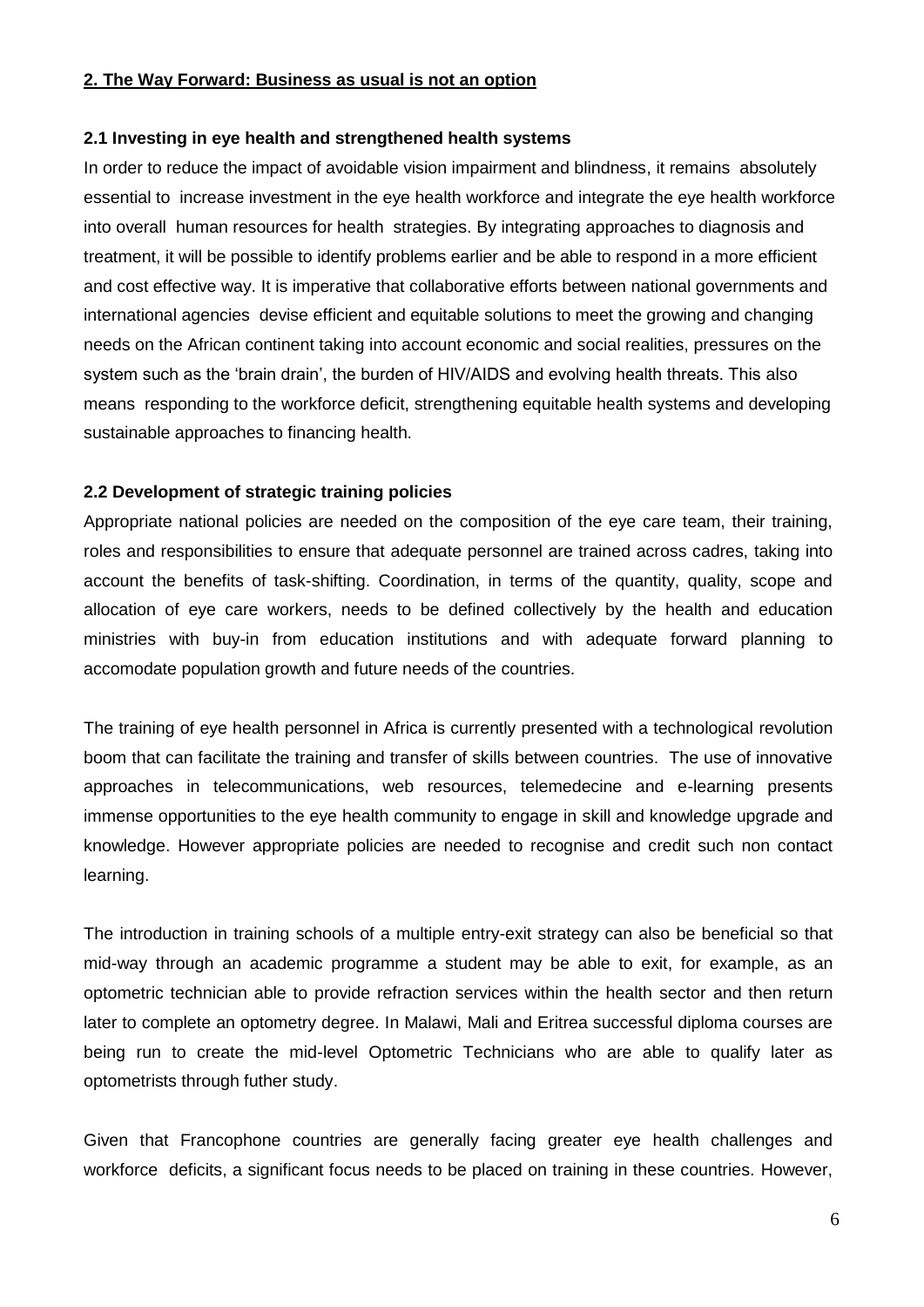caution should be excercised in simply duplicating lessons from the Anglophone countries as the educational policies differ significantly between the Anglophone and Francophone education system. This has implications for the recognition and integration of eye health workers by governments should shorter courses be developed by eye health partners. The necessary policy changes will be necessary prior to task shifting or substitution being adopted as a strategy.

#### **2.3 Attracting and incentivising personnel to be based where needed**

With the massive anticipated increase in the urban population over the next 35 years, from a current estimate of 414 million to 1.2 billion by 2050, the concentration of eye health personnel, especially amongst certain cadres, in cities is and will become a major challenge. While eye care workers should have freedom of movement, policies that support appropriate remuneration, job satisfaction as well as individual progression need to be developed to encourage individuals to remain in rural areas or in the country. African governments invest significant resources to train and develop health professionals so policies that demand a return on investments for society needs to be implemented. This could involve a scholarship agreement for the subsidised portion of education and a compulsion for a minimum number of years of service in return for this scholarship. The Malawian government for example expects new graduates in optometry to serve a year in the public service before taking on other jobs.

Appropriate policies in staff training are needed to ensure that continuing education and other opportunities to improve serice delivery are provided. Incentives regarding additional qualitifications and skills will ensure not only financial security for eye care workers but also bring job satisfaction. Clear promotion/progression policies are critical to retain staff and boost morale.

# **2.4 Need for more and better data for strategic policymaking**

Finally, serious gaps remain in the availability of data on personell overall, with very limited information on refractionists numbers and performance sufficient for policy development. For example, there is a lack of adequate data on entry and exit from the profession. The evidence generated by the study and the country specific data sheets provided by the study can contribute to more informed decision-making. But more information on personnel and on prevalence, the use of services and health outcomes to strengthen the policy response are needed. Attempts to assess health worker needs to respond to the human resources for health crisis, such as the Workload Indicator and Staffing Needs (WISN) tool, should incorporate eye health personnel, so that it becomes possible to calculate eye health personnel targets locally. It is essential that this occurs in a manner involving eye health stakeholders from the beginning to ensure this tool is undertaken rigorously and provides the information needed.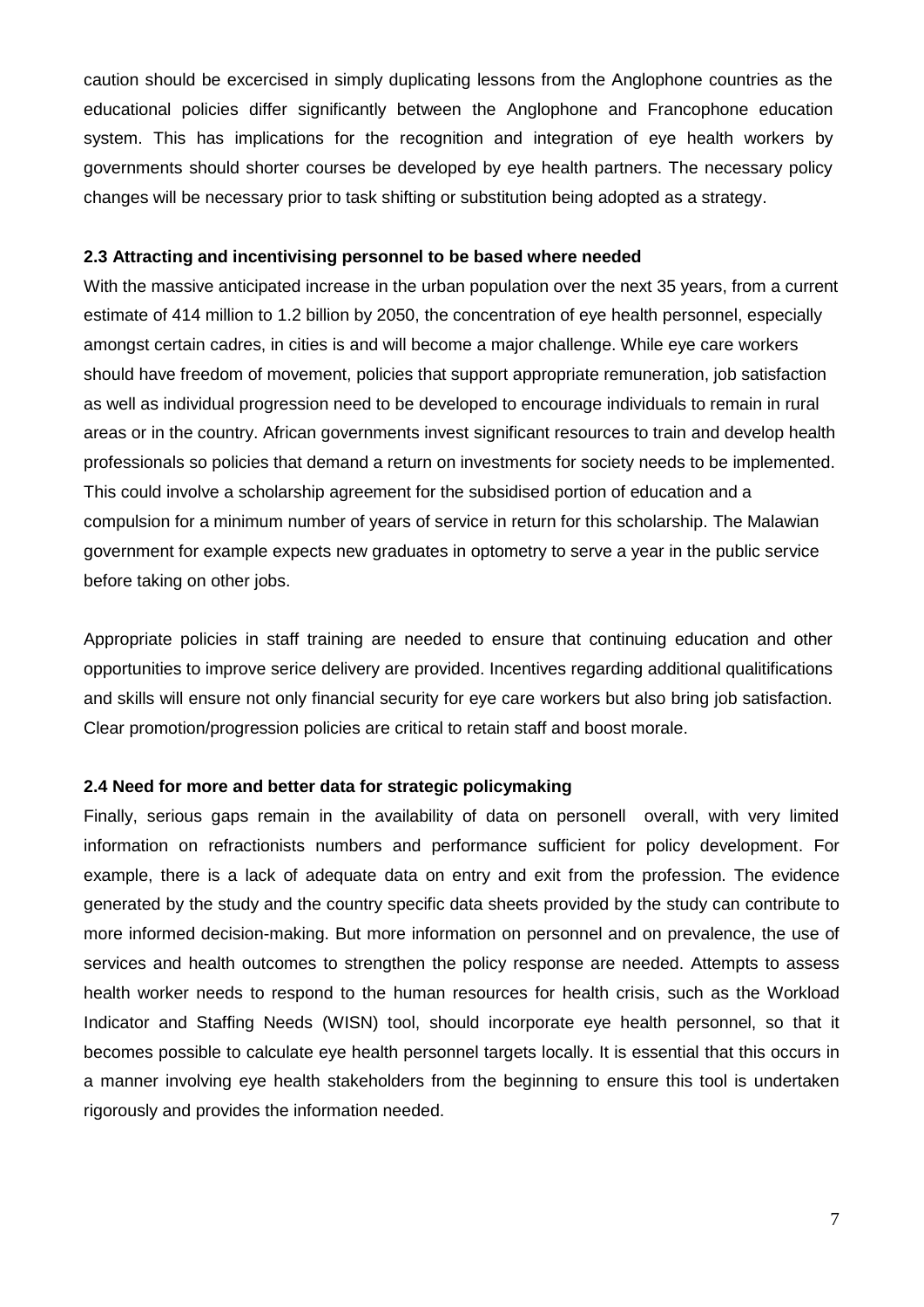# **3. RECOMMENDATIONS**

Substantially more investment in HReH will be needed for most countries currently below target to ever achieve Vision 2020 indicators in Africa given projected practitioner and general population growth. The current shortage of eye health professionals has contributed to cataract surgical rates far below population needs and a lack of services in underserved rural populations. We need increased investments in the eye health workforce, a new set of strategic training policies, a new approach to attracting and retaining eye health workers in rural areas and better data for policy making.

# **IAPB therefore urges member states:**

- (1) To sustain their commitment to meeting the Abuja targets of devoting 15% of GNP to health by 2015
- (2) To integrate eye health workforce planning into wider health workforce plans
- (3) To develop and implement policies on task shifting, training and retention and to include the eye health workforce in design, delivery and monitoring of these plans
- (4) To support the development of comprehensive health information systems and include eye health data in these systems
- (5) To renew their commitment to WHA66.4, Towards Universal Eye Health, with a specific focus on the eye health workforce.

# **IAPB urges its member agencies:**

- (1) To ensure that their support to training programmes is aligned with national health policy and is conducive to promoting the Global Action Plan
- (2) To coordinate this support at national level to avoid duplication
- (3) To increasingly focus resources on underserved countries and regions
- (4) To support national advocacy, HMIS and HRH coordination mechanisms
- (5) Support national governments to implement the 2012 WHO Road Map for Scaling up the Health Workforce

# **IAPB requests international partners:**

- (1) To continue providing funding to strengthening the eye health workforce
- (2) To include the eye health workforce in all health plans and strategies
- **(3)** To continue to promote research into the global health workforce crisis and to include the eye health workforce in these efforts.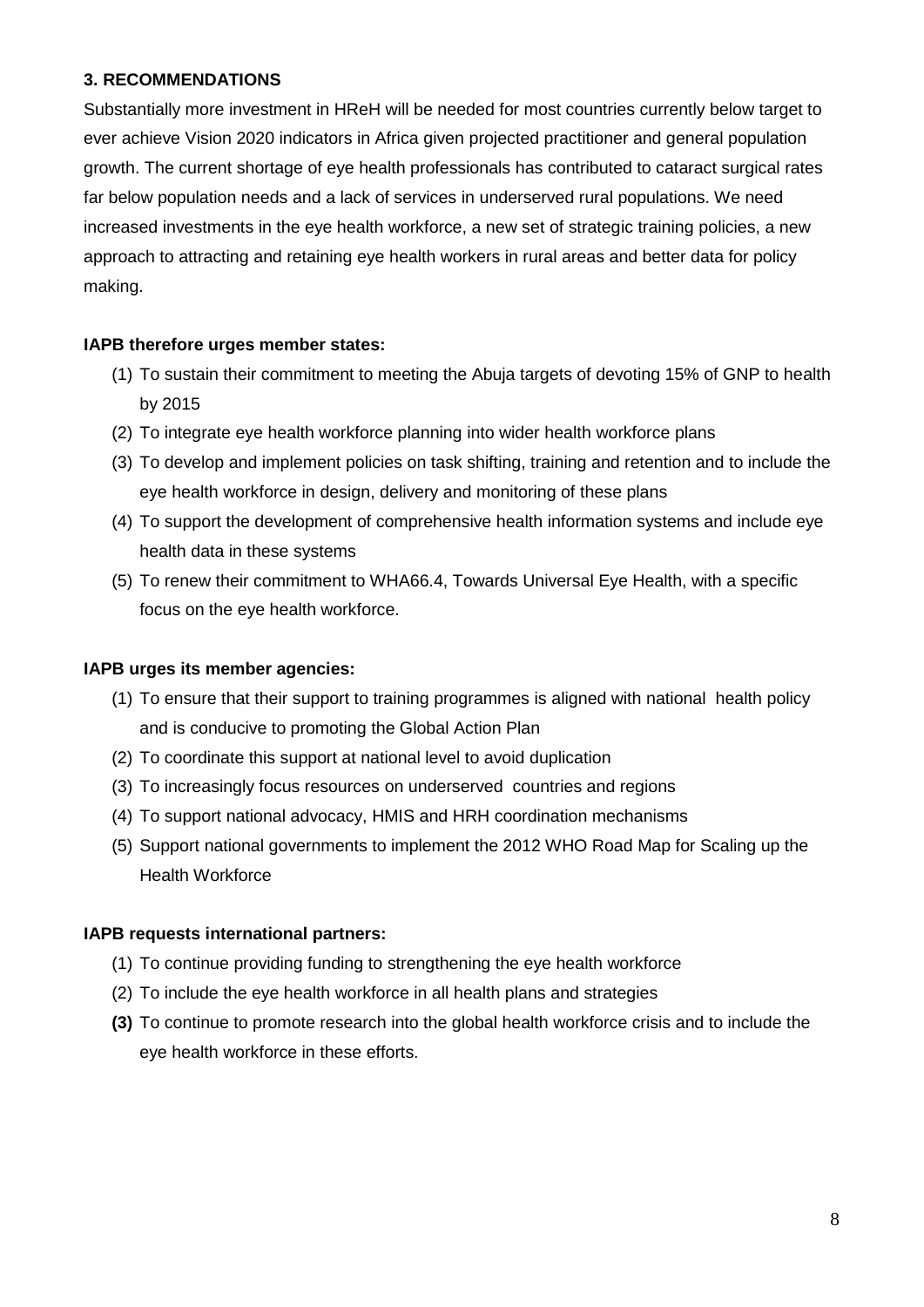# **Footnotes:**

**1.** Palmer, Chinanayi et al, **Mapping Human Resources for Eye Health in 21 Countries of Sub-Saharan Africa: Current Progress Towards Vision 2020,** Human Resoures for Health, 12:44, August 2014 and Palmer, Chinanayi et al, **Trends and Implications for Achieving Vision 2020 Human Resources for Health Targets in 16 Countries in Sub-Saharan Africa by the Year 2020,** Human Resources for Health, 12:45, August 2014**.**

**2.** Naidoo, Gichui et al, **Prevalence and Causes of Vision Loss in sub-Saharan Afrcia: 1990- 2010,** British Journal of Ophthalmology, 2013-304081, February 2014

**3.** Resolution A/66/11**, Universal Eye Health: A Global Action Plan 2014-2019,** WHO, Geneva, May 2013

**4. Vision 2020: The Right to Sight,** WHO and IAPB, 1999

**5. Investing in Vision – Comparing the Costs and Benefits of Eliminating Avoidable Bindness and Visual Impairment,** The Fred Hollows Foundation and PriceWaterhouseCoopers, February, 2013

**6.** The study was undertaken in 21 countries: Benin, Botswana, DRC, Ethiopia, The Gambia, Ghana, Kenya, Madagascar, Malawi, Mali, Nigeria, Rwanda, Senegal, Sierra Leone, South Sudan, Sudan, Tanzania, Togo, Uganda, Zambia and Zimbabwe.

**7.** Felch, Resnikoff et al, **The Number of Ophthalmologists in Practice and Training Worldwide: A Growing Gap Despite more than 200,000 Practitioners**, BJO 96 (6), June 202, **8. Ibid**

9. See, for example, Fulton, Scheffler et al, **Health Workforce Skill Mix and Task Shifting in Low Income Countries: A Review of Recent Evidence'**, HRH 9:1, 2011, Meesen, Hercot et al, **Removing User Fees in the Health Sector: A Review of Policy Processes in 6 sub-Saharan African Countries,** Health Policy and Planning, Vol. 26, 2011. Lehmann, Dieleman and Martineau, **Staffing Remote Rural Areas in Middle- and Low-Income Countries: A Literature Review of Attraction and Retention**', BMC Health Services Research, 8:19, 2008, GHWA**, Mid-Level Health Workers for Delivery of Essential Health services: A Global Systematic Review and Country Experiences,** WHO, 2012. Soucat, Scheffler et al,**The Labour Market for Health Workers in Africa: A New Look at the Crisis**, World Bank, 2013. **'Documenting Best Practices for Retention of Health Workers**, ECSA Health Community, Arusha 2011